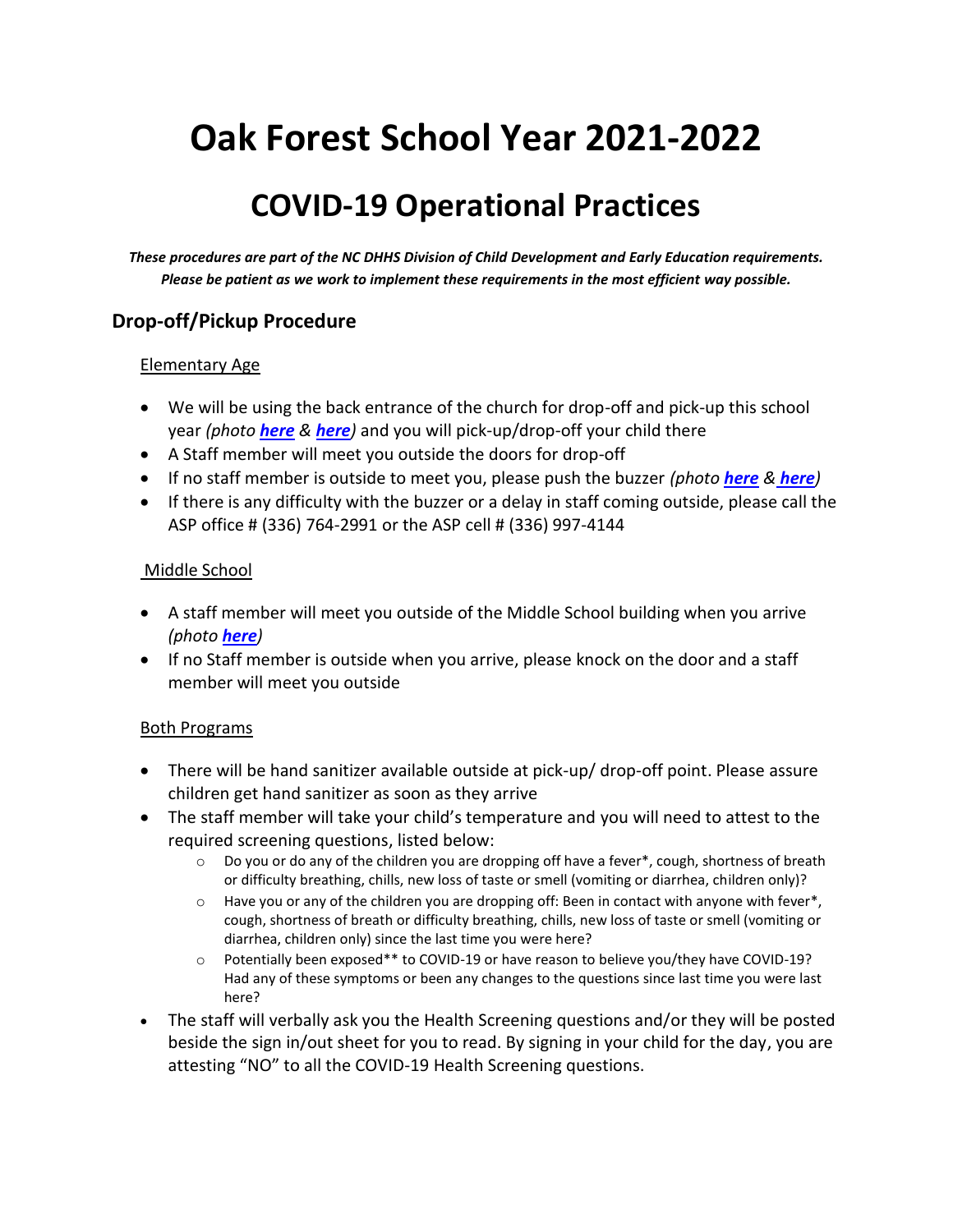- If a child is running a fever of 100.4 or higher or the guardian answers YES to the screening questions above, they will be excluded from attending for the day
- There will be a sign in/out stand with the roll sheet and other health & safety items (masks, hand sanitizer, gloves, etc.). We will have hand sanitizer available for use before and after signing your child in/out or you are welcome to bring your own pen or pencil to use
- After the temperature check and sign-in the staff member will take your child & their belongings inside the building to join the rest of the group
- We will take temperatures and implement the above mentioned screening procedures when the kids arrive off of transportation from school

#### Pick-Up & Drop-off Notes:

- Payment Receipts & Account Statements will be emailed this school year upon request. If you need a paper copy of your receipt or statement, please let us know and we will get it to you asap.
- When picking-up/dropping off your child, if other parents and children are waiting outside, please practice physical distancing while you are waiting to drop your child by remaining in your car or keeping 6 feet of distance between you and the other parents. There are blue Xs marked that are 6 feet apart, with possible areas to wait.
- Please allow some extra time for drop off for these implementation of these procedures. You must wait with your child until we complete the check in procedure
- Please be aware of limited parking area and possible congested traffic behind the church. You are welcome to pull under the overhang, park in the parking spaces beside the gym, or park in the spots near the playground (if the traffic cones are not out blocking that area)
- To pick up your child, please go to the same spot as morning drop-off and the roll sheet will be on the sign-in/out stand and a staff member will bring your child & their belongings to you on the outside of the building
- We will post signage if we are outside or in the gym at pickup time. If we are in the gym, please knock on the back gym doors. If we are outside, please come to the outside play area and alert a staff member, while maintaining physical distancing
- If you have a question, and need to speak with the Director, feel free to call, email, or ask the staff at pick-up/drop-off staff and the Director will meet you outside or schedule an office meeting
- If you need to enter the building to speak with the Director or staff in person, use the restroom, or for any other reason, please remember to use hand sanitizer prior to entering the building and practice physical distancing while you are in the building
- When we provide transportation for students from school, we will sign them in at the start of the day, take their temperature, screen them for symptoms, apply hand sanitizer before they enter the building.
- Temperature checks will also be done any time throughout the day as needed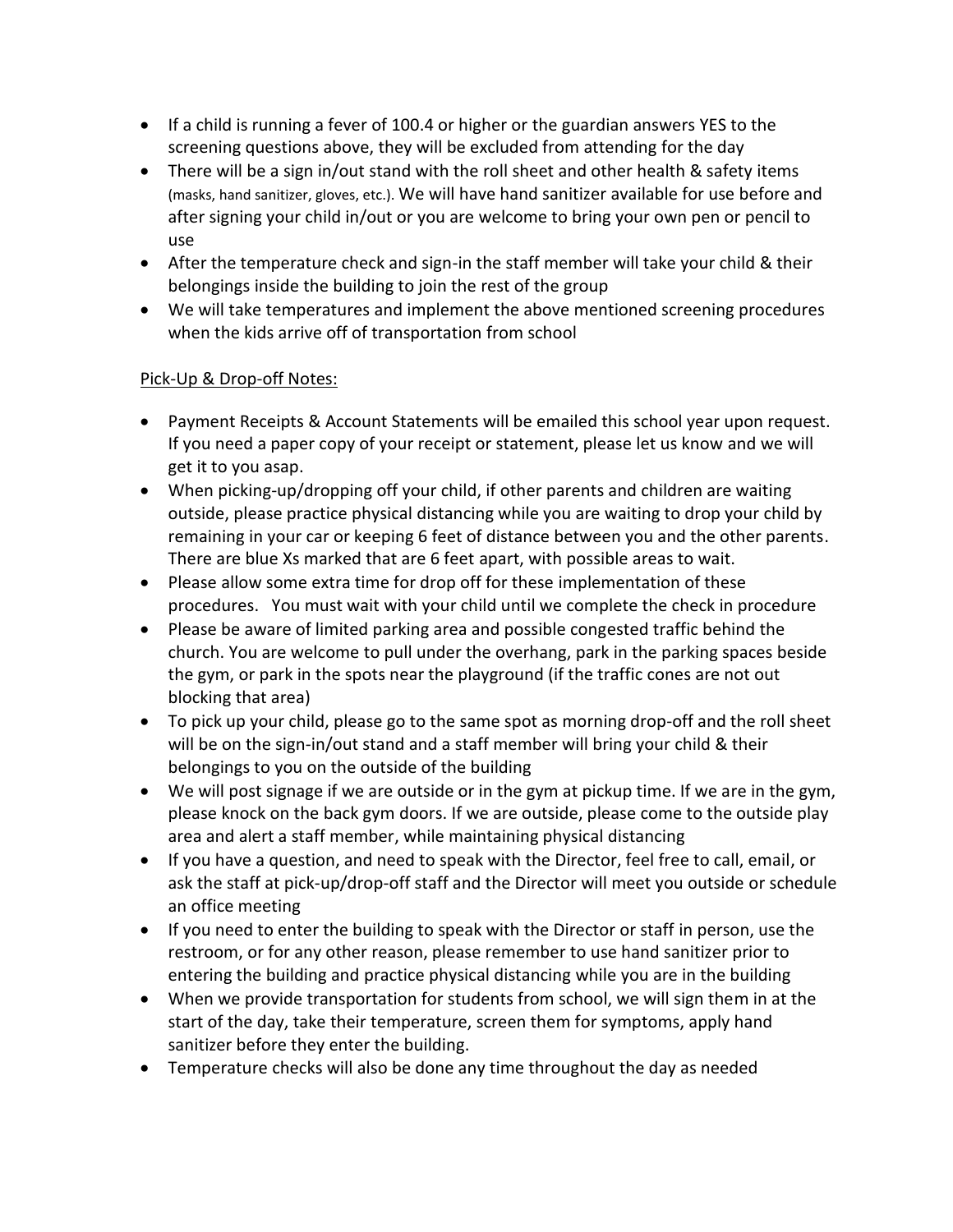- Staff will take their temperature each day upon arrival to the program
- Staff will stay home if they show any signs of illness or have a fever
- Any staff who are sick with COVID or believe they might have COVID will not return to the program to work until they have been 72 hours without a fever and it has been 10 days since their first symptoms
- Our program might need to close for a time period, if at any point childcare cannot safely be provided due to a high number of staff being out of work

#### **Symptoms or Fever During the Day**

- If a child has a fever or symptoms of an illness, they will be isolated from the group until their guardians can pick them up
- They will not be able to return to childcare until they meet the requirements below in regards to symptoms, fever, etc.

## **Cases of COVID-19**

- Be on the alert for any symptoms of COVID-19 and to keep the child(ren) home if showing any signs of illness
- Please alert the director of possible or confirmed COVID-19 cases with your child or within your household
- We will alert you of any confirmed cases of COVID within our program while maintaining confidentiality. We will also notify local authorities (Davidson County Health Department & NCHHS Division of Child Development & Early Education) of confirmed COVID-19 cases among children and staff (as required by NCGS § 130A-136). We will also work with local health departments for follow-up and contact tracing
- If we have confirmed cases of COVID-19, we will coordinate with local health authorities and might need to close for 24 hours to properly sanitize and disinfect our facilities. A closure longer than 24 hours (up to 14 days) could be possible based on severity of cases and health authorities' recommendations. We will alert you in advance of any necessary closures
- *Please make sure we have your current email address and you have signed up for our REMIND text messaging group, so we can communicate with you as quickly and efficiently as possible*
- **People who are sick with COVID-19 or believe they might have** COVID-19 should stay home and separate themselves from other people in the home as much as possible. Wait to return once it has been at least **10 days** since you first had symptoms and have been without fever for three days (72 hours) without any medicine for fever
- Household members and people who have **been in close contact with someone who has had symptoms of COVID-19** should stay home as much as possible for 14 days,

#### **Staff**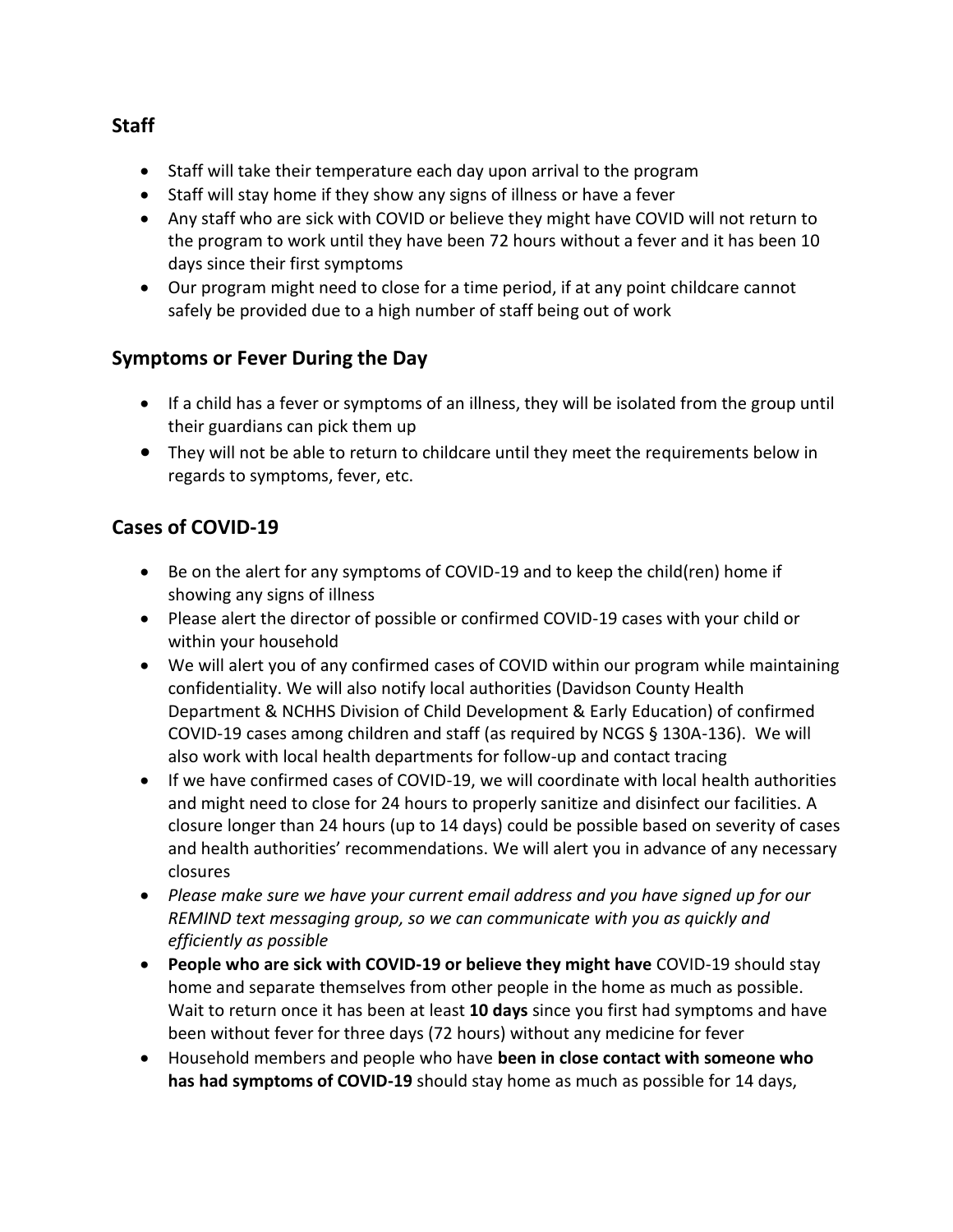monitor themselves for symptoms, and consult with their local health department. Close contact means within six feet for at least 15 minutes

• [Click Here](file:///C:/Users/Owner/Downloads/C19-PatientGuidance-3.23.20-FINAL--003-.pdf) for more info from NCDHHS about what to do if you feel sick

# **Signage**

 We will be posting additional signage at our facility including reminders of handwashing techniques, COVID limiting the spread, physical distancing, etc

## **Sanitation and Hygiene Practices**

In addition to our standard cleaning and hygiene childcare guidelines from Davidson County Health Department and NCDHHS, we will be implementing the following additional COVID specific practices:

- Follow NCDHHS Environmental Health COVID guidance for cleaning and disinfection recommendations
- Use an EPA-registered disinfectant that is active against coronaviruses
- Clean and disinfect frequently touched surfaces in the morning before opening, throughout the day, and after closure such as doorknobs, light switches, countertops, chairs, cubbies, and playground structures
- Clean and sanitize all toys & hands on equipment at the end of the day
- Increased handwashing of children and staff

#### **Transportation**

 Our buses will be disinfected and sanitized each day prior to transporting the kids based on NCDHHS Environmental Health guidance. We will utilize EPA- registered disinfectant (that is active against COVID-19) for seats and high touch areas in the buses.

#### **Disclaimer**

 We are striving to maintain the safest environment for your family and our staff while continuing to provide quality childcare. We are following health and safety guidance by the CDC and NCDHHS to minimize exposure and slow the spread of COVID-19. However exposure to COVID-19 is an inherent risk in any public location where people are present; therefore we cannot guarantee you will not be exposed. Your help following the policies listed above will help us maintain the healthiest & safest environment possible throughout the school year.